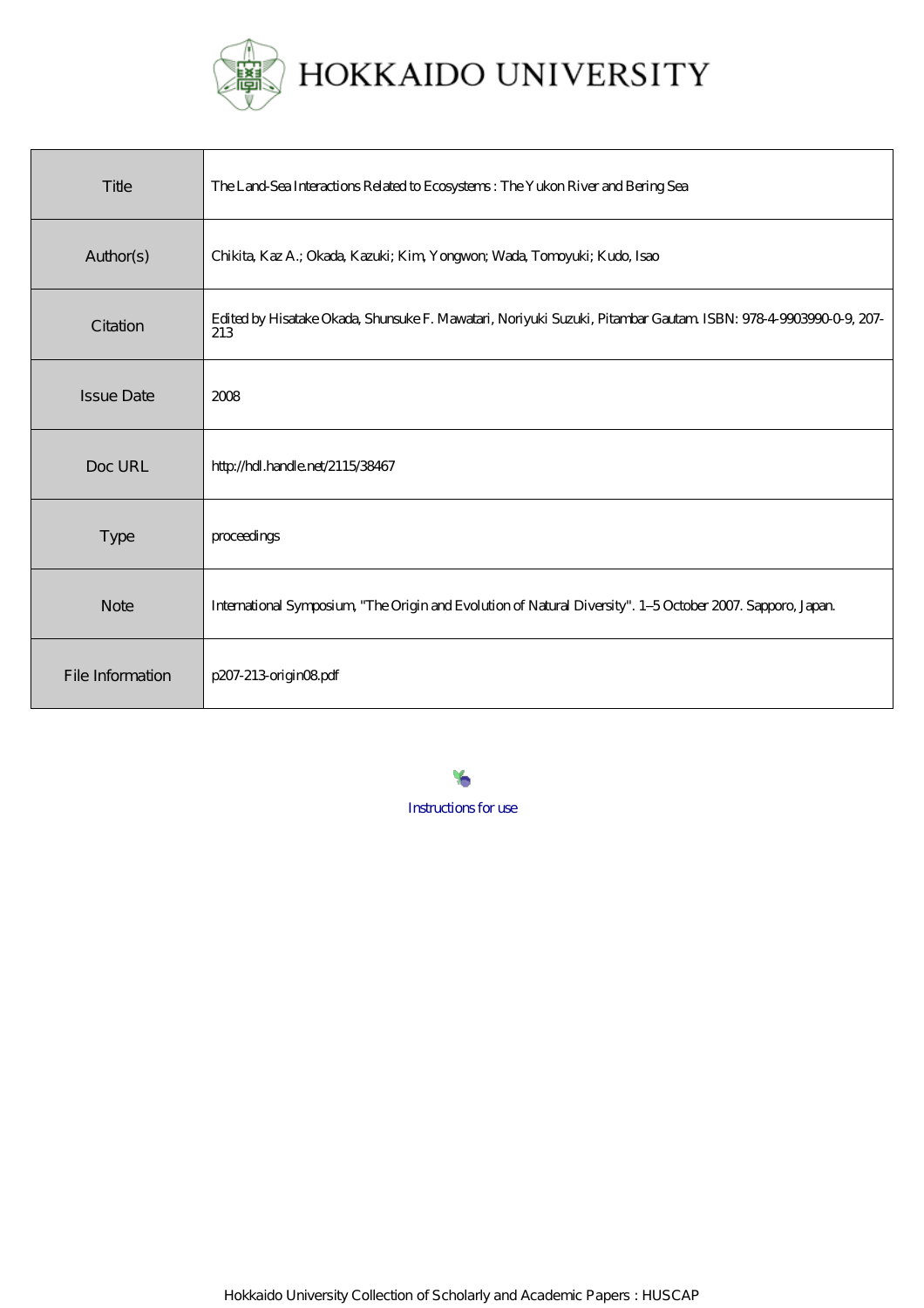# **The Land-Sea Interactions Related to Ecosystems: The Yukon River and Bering Sea**

Kaz A. Chikita<sup>1,\*</sup>, Kazuki Okada<sup>2</sup>, Yongwon Kim<sup>3</sup>, Tomoyuki Wada<sup>2</sup> and Isao Kudo<sup>4</sup>

 *Faculty of Science, Hokkaido University, Sapporo, 060-0810, Japan Graduate School of Science, Hokkaido University, Sapporo, 060-0810, Japan International Arctic Research Center, the University of Alaska Fairbanks, Fairbanks, Alaska, 99775-7340, U.S.A. Faculty of Fisheries Sciences, Hokkaido University, Hakodate, 041-8611, Japan*

## **ABSTRACT**

For salmon's going up, the Yukon River in Alaska is known to be the longest river in the world. In order to explore the effects of mass and heat fluxes of the river on the ecosystem in the Bering Sea, discharge, turbidity and water temperature were monitored in the middle and downstream reaches in 2006 to 2007. Results obtained reveal that both the river water temperature and suspended sediment concentration varied hysteretically in response to glacier-melt discharge or rainfall runoffs. Runoff analysis for the time series of discharge indicates that the Yukon river discharge is occupied by the 16.9% glacier-melt discharge. This suggests a significant decrease in discharge by glacial retreat from global warming, which could affect the ecosystem in the river and Bering Sea.

**Keywords**: Yukon River, Runoff analysis, Bering Sea, Sediment load, Ecosystem

## **INTRODUCTION**

The drainage basins of the subarctic to arctic Yukon River, Alaska, and Mackenzie River, Canada, are composed of spacious permafrost regions and glacierized mountainous regions. The river runoffs in summer occur mainly by glacier-melt and rainfalls [1]. The suspended sediment load in the glacial Tanana River, a tributary of the Yukon River, is controlled by the glacier-melt in the headwater Alaska Range and Wrangell Mts., indicating the 41–58% contribution of glacier-melt discharge to the Tanana river discharge [2]. The discharge, sediment load and heat flux in the Yukon River are important to the ecosystem in summer in the river and Bering Sea, because the water temperature and the organic

matters included in suspended sediment could affect the primary production and food chain in the river and coastal regions.

In this study, as a step to clarify the mechanisms of mass and heat fluxes in the Yukon River by modelling and to estimate effects of the river fluxes on the ecosystem in the river basin and sea, the time series of discharge and suspended sediment concentration are simulated by runoff analyses.

## **STUDY AREA AND METHODS**

More than half the Yukon River basin (area, 8.55  $\times$  10<sup>5</sup> km<sup>2</sup>) belongs to the subarctic region south of the Arctic Circle  $(66°33'N)$  (Fig. 1; [3]). The glacierized regions in the river basin are located mostly

<sup>\*</sup>Corresponding author, e-mail: chikita@mail.sci.hokudai.ac.jp

Information for use in citing this article: Okada, H., Mawatari, S.F., Suzuki, N. and Gautam, P. (eds.), *Origin and Evolution of Natural Diversity*, Proceedings of International Symposium "The Origin and Evolution of Natural Diversity", 1–5 October 2007, Sapporo, pp. 207–213.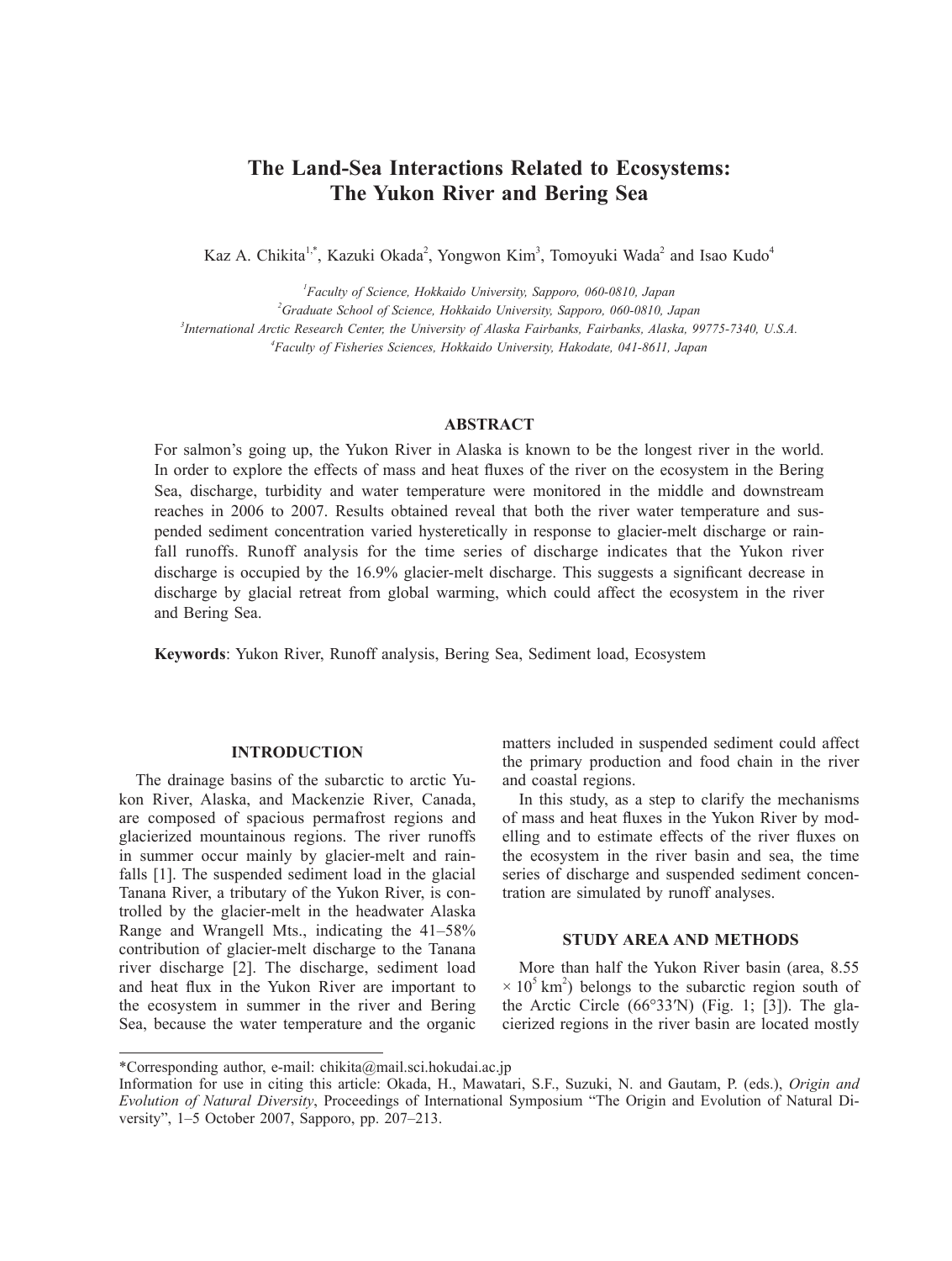

**Fig. 1** Yukon River basin (gray) and observation sites.

in the headwater Alaska Range, Wrangell Mts. and St. Elias Mts., occupying 1.1% of the basin area [1]. Using self-recording turbidimeters and temperature data loggers, water turbidity and temperature were monitored at 1 h intervals at two USGS gauging stations, site PLS (Pilot Station) and site YKB (Yukon Bridge) in June to September 1999, 2006 and 2007 [3]. At site PLS, the monitoring was conducted also in the ice-covered season of October 2006 to May 2007. The monitoring of water temperature and turbidity was carried out also at sites NEN and PC in the Tanana river basin in June to September of 2001 to 2007 [2]. The turbidity (ppm) was converted into suspended sediment concentration (SSC; mg/l) by using the significant correlation ( $r^2 = 0.748$  to 0.838) between turbidity and SSC obtained simultaneously from the filtration of depth-integrated water samples at mid-channels. The suspended sediment load, *L*  (kg/s), was calculated by  $L = Q \cdot C$ , where *Q* is the discharge  $(m^3/s)$  and *C* is the SSC (g/l). The discharge data at sites PLS, YKB, NEN and PC were supplied by U. S. Geological Survey (USGS), and meteorological data in or around the Yukon river basin were downloaded from the web sites of USGS, Western Regional Climate Center (WRCC) and National Oceanic and Atmospheric Administration (NOAA). The discharge data for June to September 2006 are approved by USGS, but those for October 2006 to September 2007 are still provisional.

#### **RESULTS AND DISCUSSION**

Figure 2 shows time series of discharge, SSC,



**Fig. 2** Time series of daily mean (a) discharge, (b) SSC, (c) water temperature and (d) sediment load obtained at sites PLS, YKB and NEN in 2006.

water temperature and sediment load at sites PLS, YKB and NEN. The SSC and sediment load at site NEN were obtained from water sampling. As a result, the sediment load appears to fluctuate as being independent of the discharge (Fig. 2a and d). The SSC varies greatly at sites PLS and YKB during the gradually decreasing discharge for early July to late August, due to rainfall and glacier-melt sediment runoffs.

The magnitude of sediment load at site PLS can be explained mostly by the sum of sediment load at sites YKB and NEN, since the Tanana River joins the Yukon River downstream of site YKB (Fig. 1). Time lags of the marked four sediment load peaks between sites YKB and PLS (1097 km distant) range from 8 days 17 hrs to 12 days 10 hrs, thus indicating the propagation speed of 1.02–1.45 m/s (Fig. 2d).

The glacier-melt occurs markedly in late June to July [2, 4]. The decrease of more than 2°C in water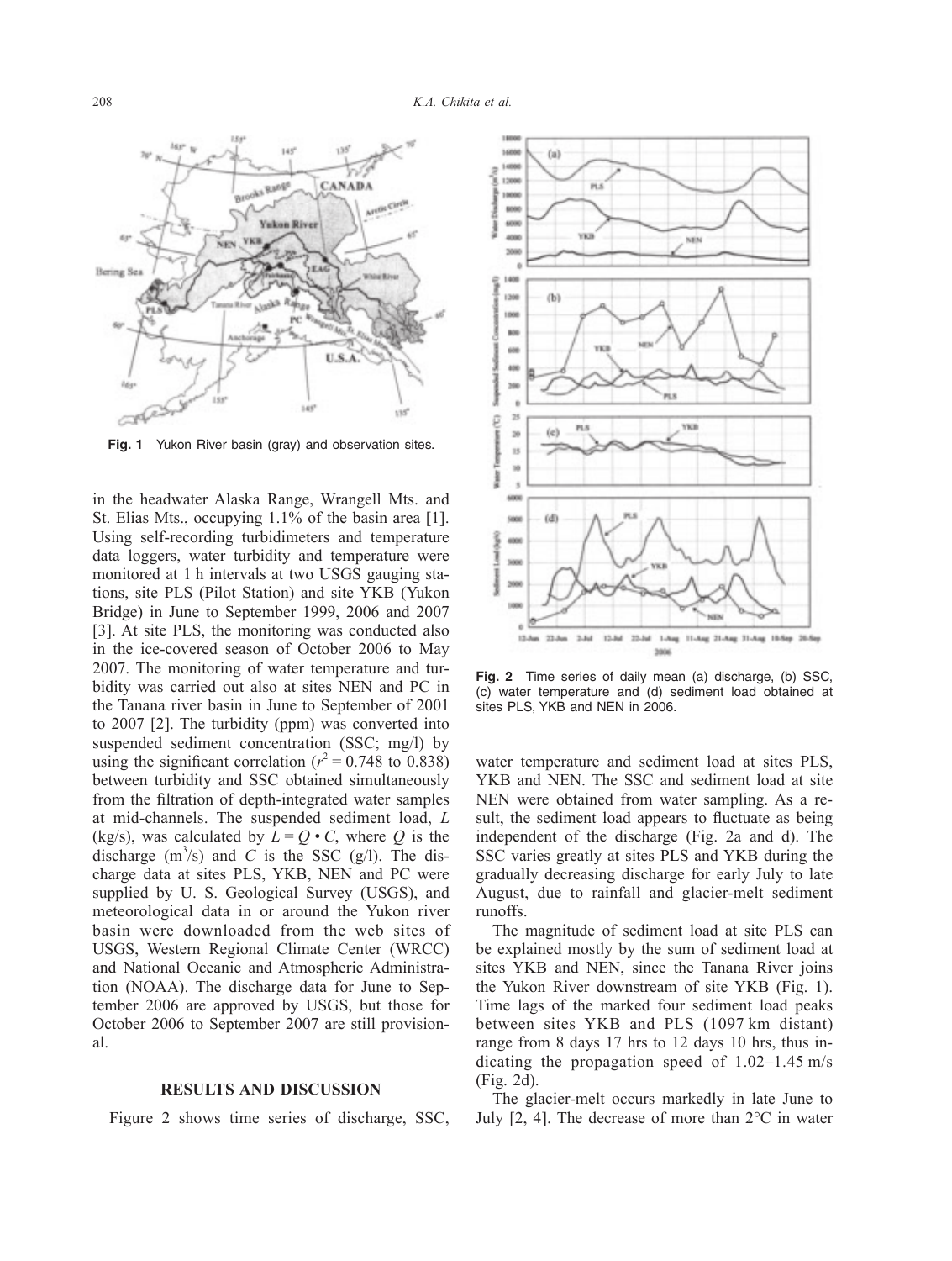$^{19}$ 

temperature, correspond- ing to the SSC peaks on 17 July at site YKB and on 27 July at site PLS, indicates that the sediment runoff occurred as a glacier-melt sediment runoff (Fig. 2c). The other SSC peaks resulted mainly from rainfall sediment runoffs, since water temperature did not then decrease greatly.

Figure 3 shows relations between daily mean discharge and SSC at sites YKB and PLS in 2006. The SSC varies with a temporal pattern quite different from that of discharge (Fig. 2 a and b). Thus, there is no unique sediment rating curve at each site, as described by  $C = aQ^b$ , where *C* is the SSC (mg/L),  $Q$  is the discharge (m<sup>3</sup>/s), and *a* and *b* are empirical constants. In June to July, when relatively high temperature or large rainfalls occurred in the headwater glacierized regions (site PC), the sediment ratings likely appeared. The stable sediment supply from glacierized regions thus seems to build up the sediment rating curves. The small variations at high SSC in July and August, accompanied by large discharge variations, suggest that the amount of sediment eroded is proportional to discharge under condition of stable sediment availability. Hence, the sediment source is possibly located in or around the river channels as bed materials or bank deposits.

Figure 4 shows relations between sediment load

and water temperature at sites YKB and PLS in 2006. The relations in the glacier-melt season likely appear as clockwise or anticlockwise loops, depending on which of rainfall sediment runoffs (anticlockwise) or glacier-melt sediment runoffs (clockwise) occurred upstream. After 18 or 19 August, the water temperature consistently decreased, being independent of variations in sediment load. This indicates that the cooling from the atmosphere to the river continues toward the winter.

Figure 5 shows temporal variations of daily mean discharge, water temperature and SSC at site PLS for June 2006 to September 2007. As shown by water temperature at 0°C, the ice-covered period continued about six months from about 2300 h, 4 November 2006, and the breakup of covered ice occurred at about 1300 h, 8 May 2007. The SSC fluctuated even in the ice-covered period as in November and December 2006. Actually, the discharge should have then fluctuated under the ice cover. The discharge data are obtained from the river-stage recording, using a rating curve of stage-discharge relations. The variations of discharge would then have led to fluctuation of the flow velocity under the constant stage. The SSC started to increase in mid-March of 2007, and then decreased suddenly before the breakup. This suggests that the slow mass move-



it is  $\mathbf{R}$ YKB  $^{12}$ Temperature (C)  $16$ 15 17.1  $\mathbf{H}$ Water?  $\bar{1}$  $12$  $\mathbf{H}$  $10$  $\ddot{q}$ 500 1000 1000 1500 2000 2500 Sediment Load (kg/s)  $18$ 6346  $\overline{1}$ PLS Water Temperature (C) 16  $15$ 14  $\bar{1}3$  $\overline{12}$ 'n 11 Sec  $10$ ö 1000 3000 5000 4000 6000 nt Load (kg/s)

**Fig. 3** Relations between discharge and SSC at sites YKB and PLS in 2006.

**Fig. 4** Relations between sediment load and water temperature at sites YKB and PLS in 2006.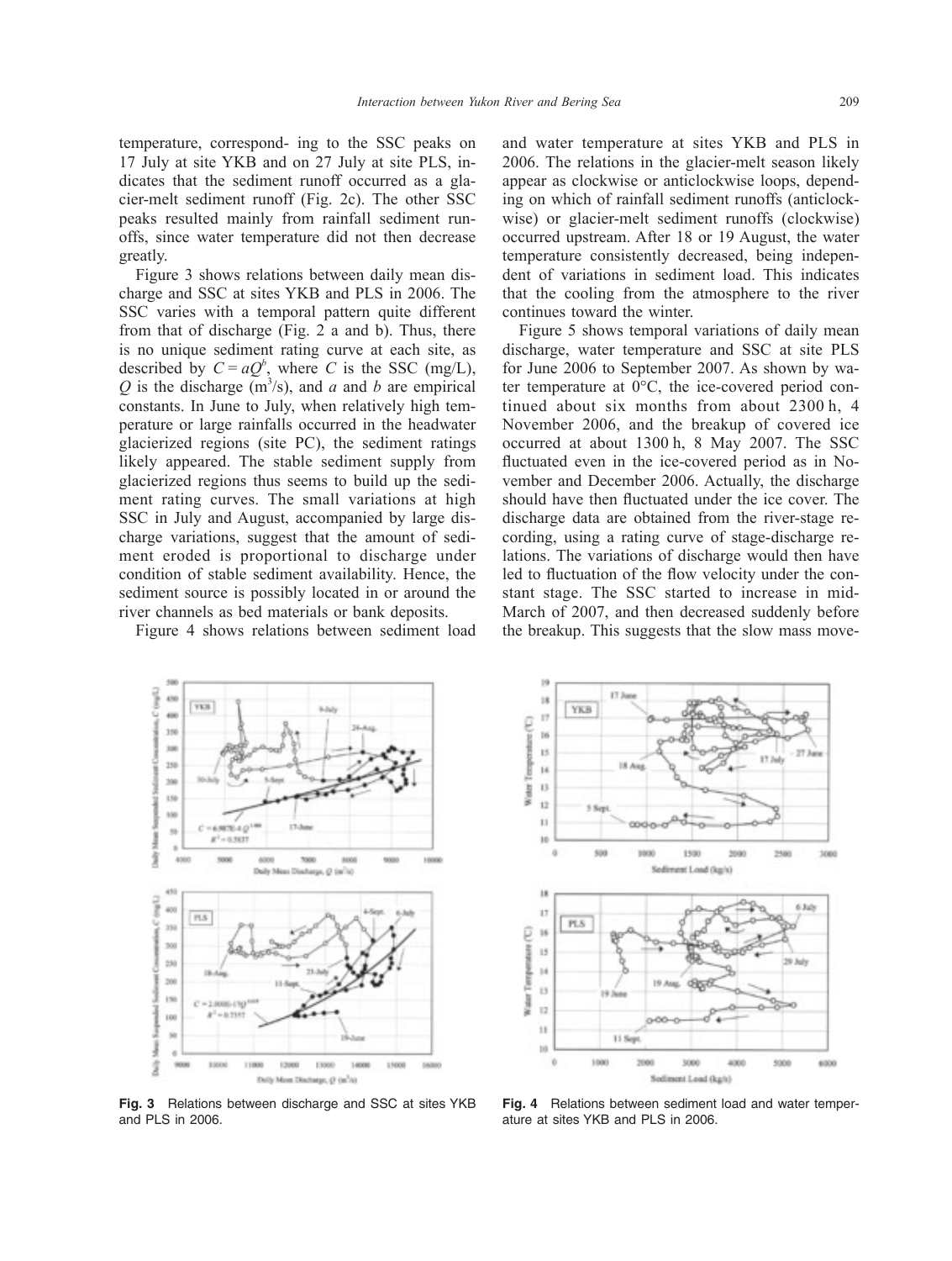

**Fig. 5** Time series of daily mean water temperature, SSC, discharge and sediment load obtained at site PLS in June 2006 to September 2007.

ment of covered ice eroded bed materials near the turbidity sensor. It is unknown if or not the high SSC spread in the cross-section.

The snowmelt runoffs, starting after the breakup, were much smaller in 2007 than in 2006 because of relatively small snow depth. Generally, the sediment-load peaks are produced by rainfall runoffs in autumn [3]. More turbidity monitoring is needed, since the sediment erosion from the ice movement could also induce high sediment load

#### **RUNOFF ANALYSES**

#### **Preparation**

According to the locations of 63 weather stations in or around the Yukon river basin, the river basin was separated into 63 sub-areas by the Thiessen method (Fig. 6). The data of daily mean air temperature and daily rainfalls were downloaded from the web sites of WRCC, NOAA and USGS. The air temperature in each sub-area was corrected for elevation by applying the lapse rate of −0.6°C/100 m to a digital elevation model, National Elevation Dataset (NED) (http://seamless.usgs.gov/). By superimposing a Landsat image of 2001 on the NED, the glacierized area was determined as 1.1% of the river basin. An elevation effect on the rainfall in each sub-area was taken into account by the way of Chikita et al. [2]. Using the corrected air temperature, actual evapotranspiration was calculated by the Hamon method and the Pike's equation [2, 4], and glacier-melt amount at the glacier surfaces by the positive degree-day approach (PDDA) [5].

The snowmelt runoffs, starting after the breakup, were much smaller in 2007 than in 2006 because of relatively small snow depth. Generally, the sediment-load peaks are produced by rainfall runoffs in autumn [3]. The monitoring of turbidity is needed more, since the sediment erosion from the ice movement could also induce high sediment load

#### **Model application**

In this study, the tank model, developed by Sugawara [6], was applied to simulate time series of the river discharge at site PLS. For simulation, the 63 subareas in Fig. 6 were complied into 5 sections (Fig. 7). Considering the underground structures, three serial permafrost tanks and a glacial tank were assigned to permafrost regions and glacierized regions, respectively [2]. Four glacial tanks and a gla-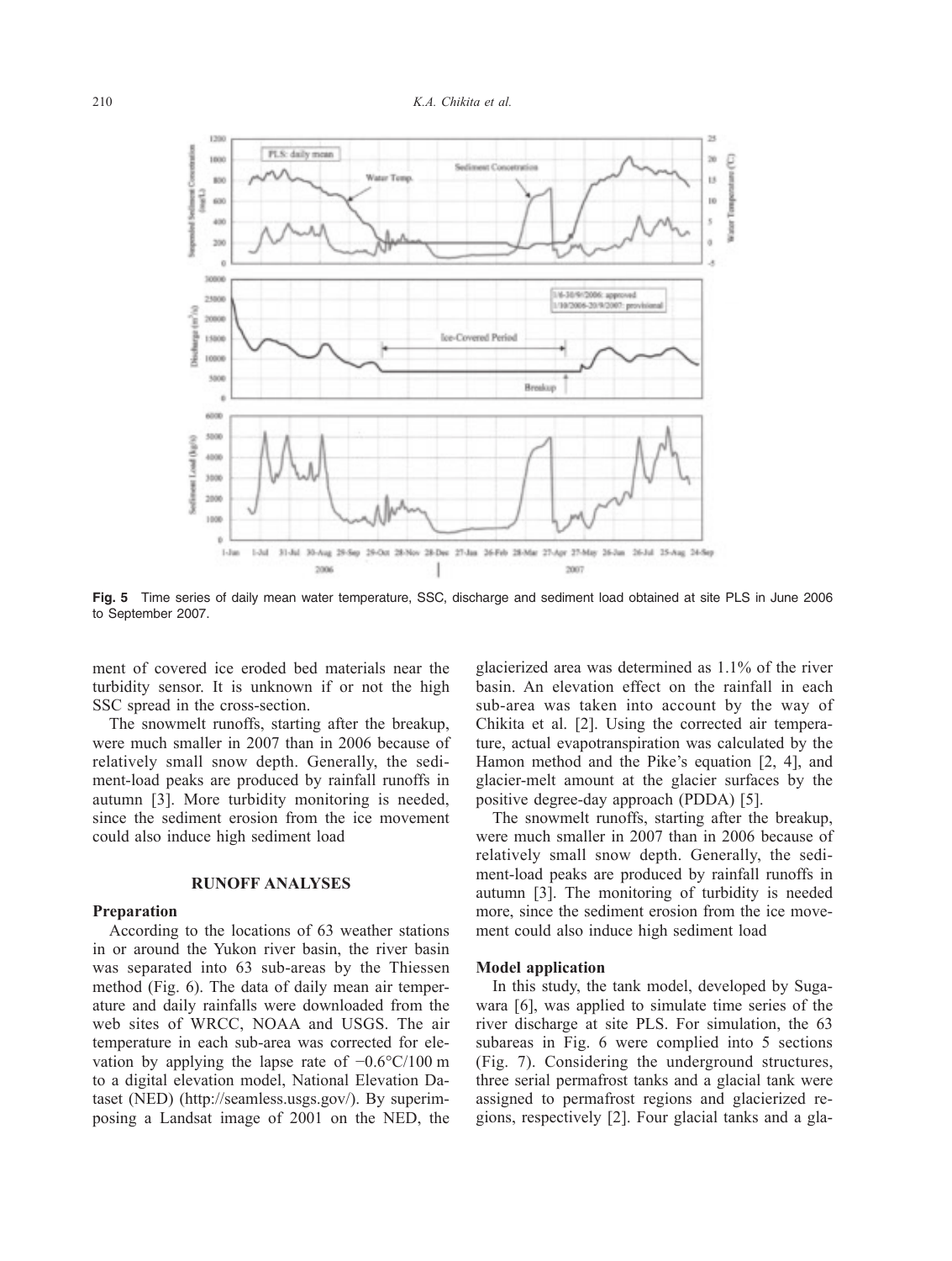

**Fig. 6** Sub-areas separated by the Thiessen method.



**Fig. 7** Yukon River basin compiled into 5 sections and tanks assigned for simulation.

cial tank were assigned to Section 2 and Section 5, respectively, corresponding to the glacierized area in the two sections (Fig. 1). The glacier-melt in Section 3 was neglected. The permafrost tanks were given to all the sections. The rainfall subtracted by actual evapotranspiration was given to the top of the permafrost tanks, and the rainfall and glacier-melt amount by PDDA to the glacial tank. The discharges,  $q_{1j}$ ,  $q_{2j}$ ,  $q_{3j}$  and  $q_{4j}$  (mm/h), from side orifices of

permafrost tanks are calculated by  $q_{1j} = a_{1j} \times \{d_{1j}(t)\}$  $-h_{1j}$ ,  $q_{2j} = a_{2j} \times \{d_{1j} \ (t) - h_{2j}\},\ q_{3j} = a_{3j} \times \{d_{2j} \ (t) - h_{3j}\}$  $h_{3j}$ } and  $q_{4j} = a_{4j} \times d_{3j}$  (*t*), and the bottom discharge,  $q_{b1}$  and  $q_{b2}$  (mm/h), from the upper two permafrost tanks, by  $q_{b1} = b_{1j} \times d_{1j}$  and  $q_{b2} = b_{2j} \times d_{2j}$  (*j* = 1, 2, …, 5), where  $a_{ij}$  is the discharge parameter (/h),  $d_{ij}$  is the water storage (mm) in tank,  $h_{ij}$  is the height (mm) of side orifice ( $i = 1, 2, 3$ ), and  $b_{1j}$  and  $b_{2j}$  are the bottom discharge parameter (/h). The tank pa-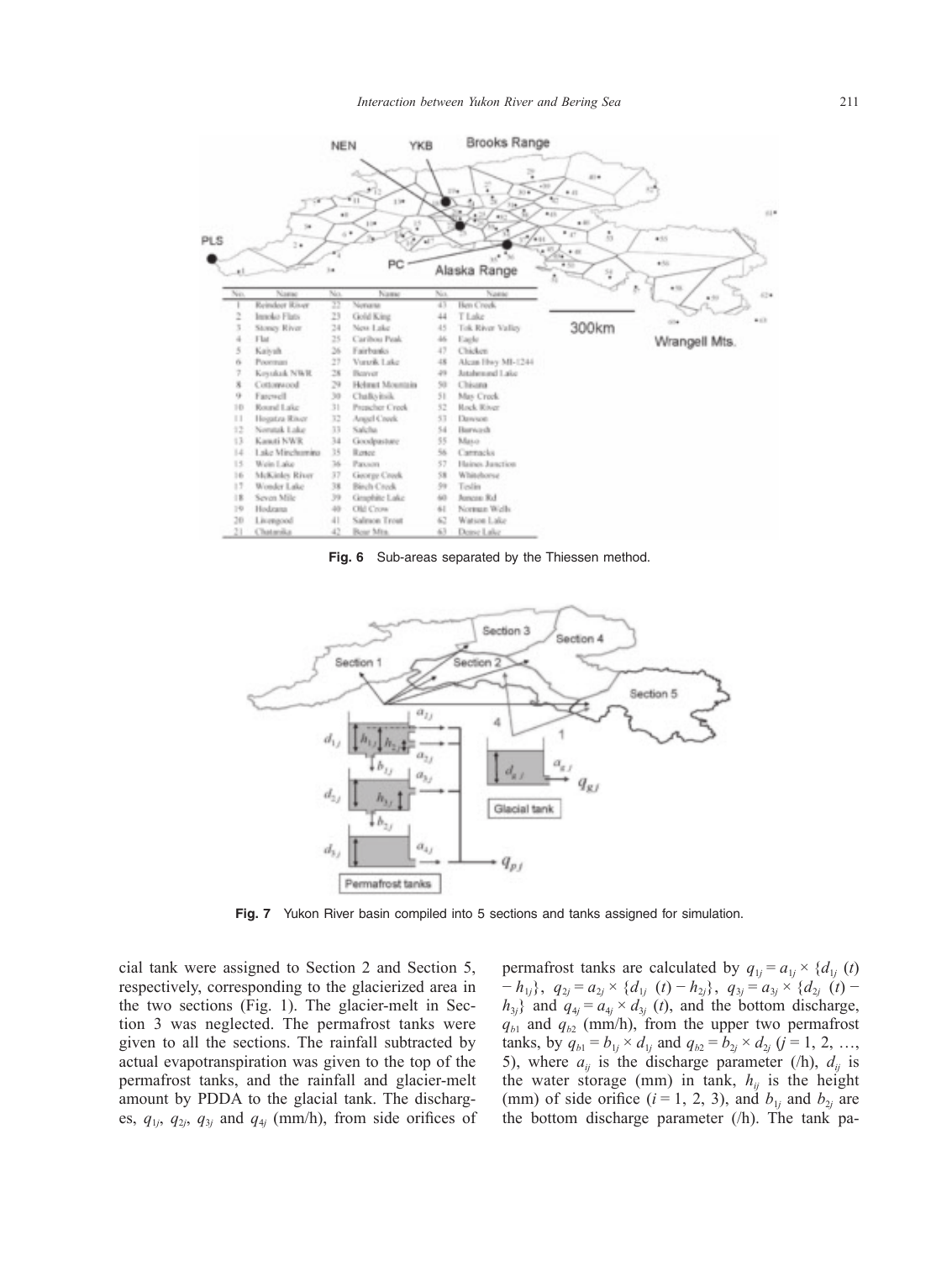

**Fig. 8** Comparison between simulated and observed results for the Yukon River discharge and SSC.

rameters,  $a_{ij}$ ,  $d_{ij}$ ,  $h_{ij}$ ,  $b_{1j}$  and  $b_{2j}$  were determined at values such as giving the best fit to observed discharge series. The total discharge,  $q_{p,i}$ , from the permafrost tanks and the discharge,  $q_{gj}$ , from the glacial tank were calculated at a constant time lag (8 to 10 days) from a certain section to the neighboring downstream section.

Supposing that the sediment source is located only in glacierized regions, a sediment rating curve was applied only to discharge from glacial tanks. The sediment rating curve is expressed by  $L = a \times$  $(q_g)^b$ , where *L* is the sediment yield per unit area per unit time (kg/m<sup>2</sup> • s),  $q_g$  is the discharge (mm/s) from the glacial tanks, and *a* and *b* are the empirical coefficients. The coefficients, *a* and *b*, were determined to give the best fit to the observed SSC series.

## **Simulated results**

Fig. 8 shows comparisons between observation and simulation for discharge and SSC series. The simulated discharge is very reasonable to the observed one (correlation coefficient,  $r = 0.973$ ), but the simulated SSC cannot sporadically explain the observed SSC with less correlation  $(r = 0.773)$ . The reasonable simulation leads to the conclusion that the Yukon River discharge is occupied by the 16.9% glacier-melt discharge. This suggests that a decrease in the glacierized area, due to global warming, significantly decreases the Yukon River discharge. Then, the glacier-melt sediment load could also decrease by a decrease in glacial sediment yield. The decrease of both discharge and sediment load would seriously affect the ecosystem in the Bering Sea.

The SSC in early July and mid-August is under-

estimated and overestimated, respectively. The observed high SSC in July is possibly due to snowmelt sediment runoff, which is not considered in this model. The simulated high SSC in August was produced by rainfalls in the upstream regions. At a certain discharge from the glacierized regions, rainfall discharge tends to produce relatively low SSC, compared with glacier-melt discharge [7], which probably gave the overestimation in simulation.

### **FUTURE WORKS**

A physically-based model simulating both discharge and sediment load series have to be developed to elucidate the processes of rainfall and glacial runoffs or sediment runoffs for more detail. The model development could predict glacial or permafrost effects on the ecosystem in the river basin and the Bering Sea and a change of the effects for the future, due to global warming. The river fluxes of water, sediment and heat are possibly related also to the abundance of salmon going up in the Yukon River. To clarify the present relationship between river fluxes and ecosystem in the sea is very important, since the relationship is sensitive to climate change.

### **ACKNOWLEDGMENTS**

We are indebted to the USGS staff at Fairbanks and Anchorage for their welcome data supply and useful advice in our field observations. We also thank Prof. Larry Hinzman, Director of the International Arctic Research Center (IARC), the University of Alaska Fairbanks (UAF) and Ms. Yoriko Freed